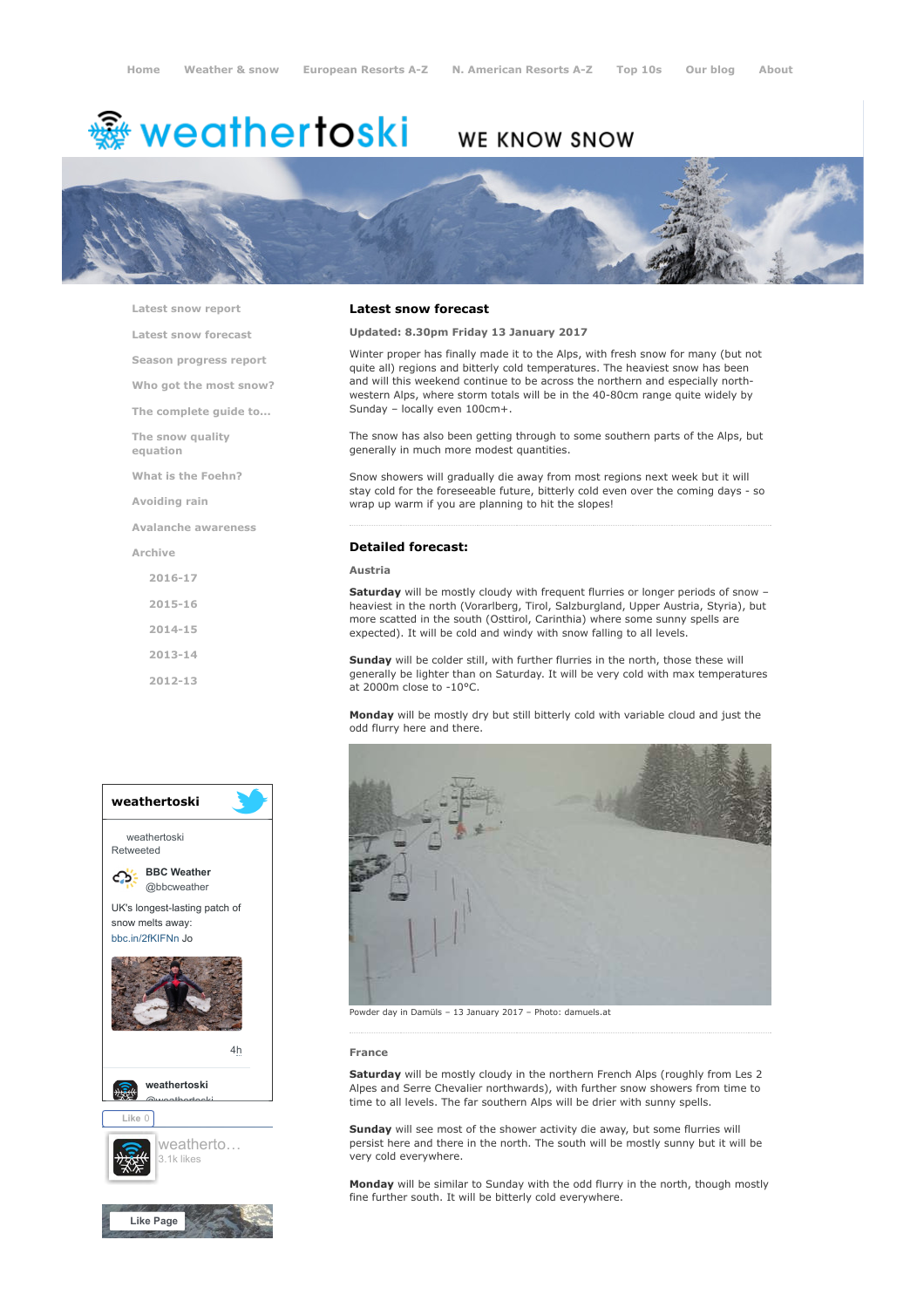Follow me on: **Lwitte** 

[Tweet](https://twitter.com/intent/tweet?original_referer=https%3A%2F%2Fwww.weathertoski.co.uk%2Fweather-snow%2Farchive%2Fsnow-forecast-13-01-2017%2F&ref_src=twsrc%5Etfw&text=Weather%20to%20ski%20-%20Snow%20forecast%20-%2013%20January%202017&tw_p=tweetbutton&url=https%3A%2F%2Fwww.weathertoski.co.uk%2Fweather-snow%2Farchive%2Fsnow-forecast-13-01-2017%2F)

Tweet this page





# Contact us...

 $G+$ 

Got a burning question about weather or snow conditions in the Alps? [Contact us](https://www.weathertoski.co.uk/about-1/contact-us/) and we'll do our best to answer it...

## E: [info@weathertoski.co.uk](mailto:fraser@weathertoski.co.uk)

T: +44 (0)20 3151 3154



Lots of new snow in Val Thorens today – 13 January 2017 – Photo: facebook.com/ValThorens

### Italy

Saturday will be cold with variable cloud and a scattering of snow showers close to the border areas, especially in the north-west.

It will remain very cold on Sunday and Monday. Most places will be dry with sunny spells, but cloudier interludes will persist close to the high border areas with one or two flurries here and there.



There is less new snow in Sestriere than on the northern side of the Alps, though conditions are still good – 13 January 2017 – Photo: vialattea.it

# Switzerland

Saturday will be mostly cloudy with just a few bright spells in the south. There will be snow showers (to all levels) in many areas, heaviest in the northern Alps where they will be almost continuous.

It will remain bitterly cold on **Sunday** and **Monday** with further snow showers, mostly across the northern half of the Swiss Alps, though these may be more scattered than on Saturday.



Improving conditions in Lenk – 13 January 2017 – Photo: lenk-simental.ch

# Outlook:

Tuesday, Wednesday and Thursday look like remaining very cold. Many places will be dry with sunny spells, but a few snow showers are still likely here and there.